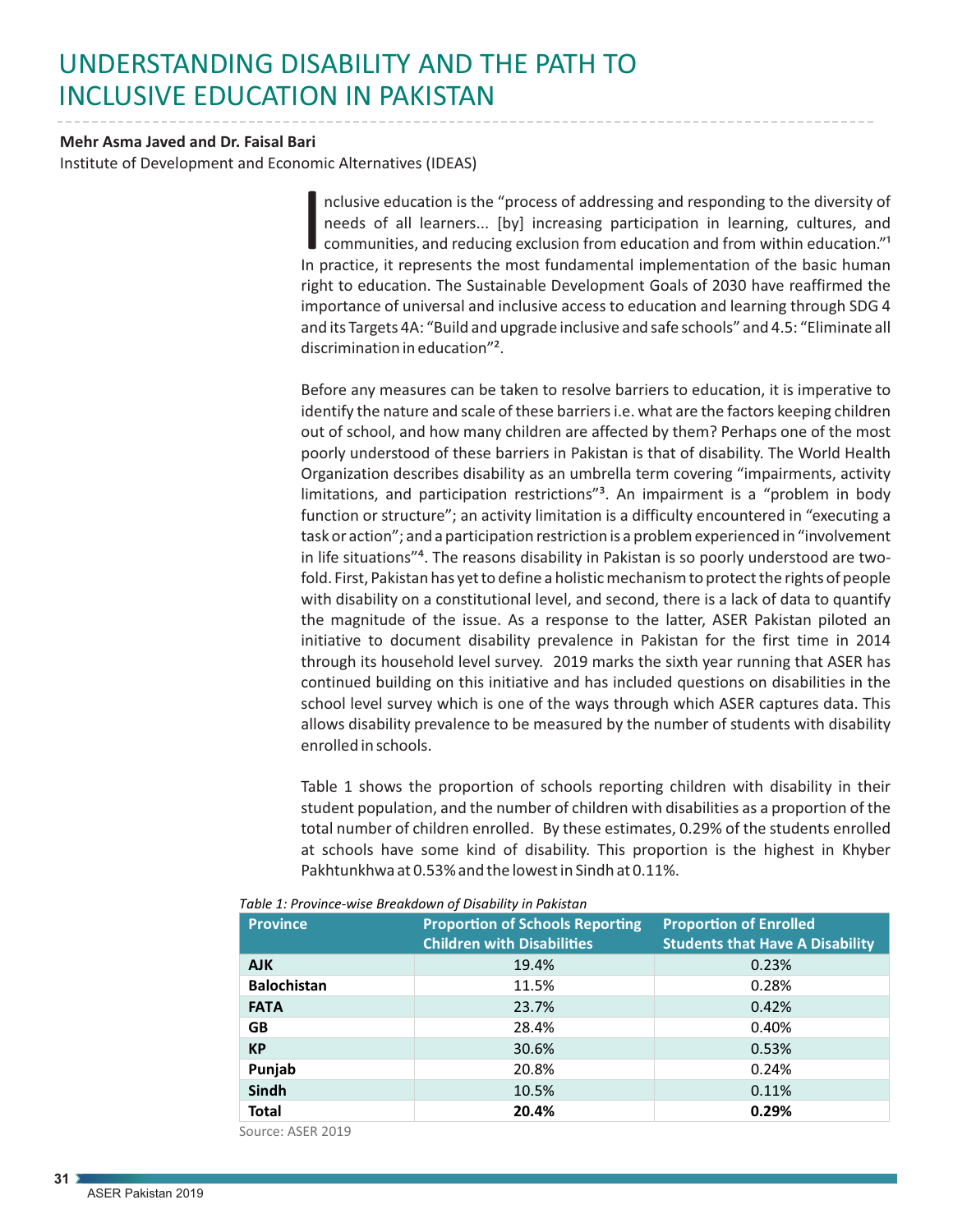Prior to ASER, the only national initiative to collect data on disability was through the Pakistan Population Census of 1998, which found only 2.49% of the population to have some kind of disability. The 2017 Population Census found this number to be even lower at 0.48%. If we contrast the results from the population census and the ASER school survey to other measures of disability, including ASER's own results from 2018, interesting points of comparison emerge (Table 2).

The primary reason for these differences is the way in which the questions in these surveys are framed. Historically, asking a yes/no question on disability has resulted in underreporting. This is possibly because binary questions do not capture any nuance in the severity and types of disability. Responders may be inclined to report only the most severe cases of disability, or they may choose to disclose disability only if they have visible impairments. This is made worse by the fact that disability still carries a level of stigma, and responders may not choose to identify as disabled if they can avoid it.

In recognition of the limitations of binary questions, ASER Pakistan and TEACh (Teaching Effectively All Children) used a more functional approach to collecting data on disability by using the full set of questions from the Washington Group on Disability Statistics for 'Child Functioning' for children aged  $5 - 16$  years and  $8 - 12$  years respectively . These questions cover a range of functioning including; seeing, hearing, walking, self-care, understanding speech, remembering, controlling behaviour, focusing, accepting changes, making friends, being worried, and being sad<sup>5</sup>. In addition to these, the questionnaire allows parents and caregivers to report the level of difficulty faced for each impairment to account for the degree of severity. The TEACh survey was conducted in three districts in Punjab, and ASER 2018 administered the full set of the questions from the Child Functioning Module (CFM) to a sample of five districts across Punjab and Sindh. Simultaneously, a shorter set of questions focusing only on physical impairments and cognitive functioning was administered to a larger sample across Pakistan. Table 2 captures the results from these surveys.

| <b>Measure</b>                                                                                 | <b>Prevalence</b> | <b>Details</b>                                                                                          |
|------------------------------------------------------------------------------------------------|-------------------|---------------------------------------------------------------------------------------------------------|
| <b>Population Census 1998</b>                                                                  | 2.49%             | <b>Total Population</b>                                                                                 |
| <b>World Report on Disability 2011</b>                                                         | 13.4%             | Pakistan                                                                                                |
| <b>Disability Evaluation Report</b><br><b>Pakistan Poverty Alleviation</b><br><b>Fund 2012</b> | 8%                | 7 Districts<br>80000 households                                                                         |
| <b>TEACh 2017</b>                                                                              | 11.2%             | 8 – 12 Years Old in three districts of<br>Central Punjab                                                |
| <b>Pakistan Population Census</b><br>2017                                                      | 0.48%             | <b>Total Population</b>                                                                                 |
| <b>ASER 2018</b>                                                                               | 3.56%             | $3 - 16$ Years Old<br>(Washington Group's Short Set of Questions)                                       |
|                                                                                                | 15.2%             | 5 – 16 Years Old in five districts of Punjab and Sindh<br>(Washington Group's Child Functioning Module) |
| <b>ASER 2019</b>                                                                               | 0.29%             | ECE to Grade 10<br>(School Survey)                                                                      |

*Table 2: Measuring Disability Prevalence in Pakistan*

Source: Various Sources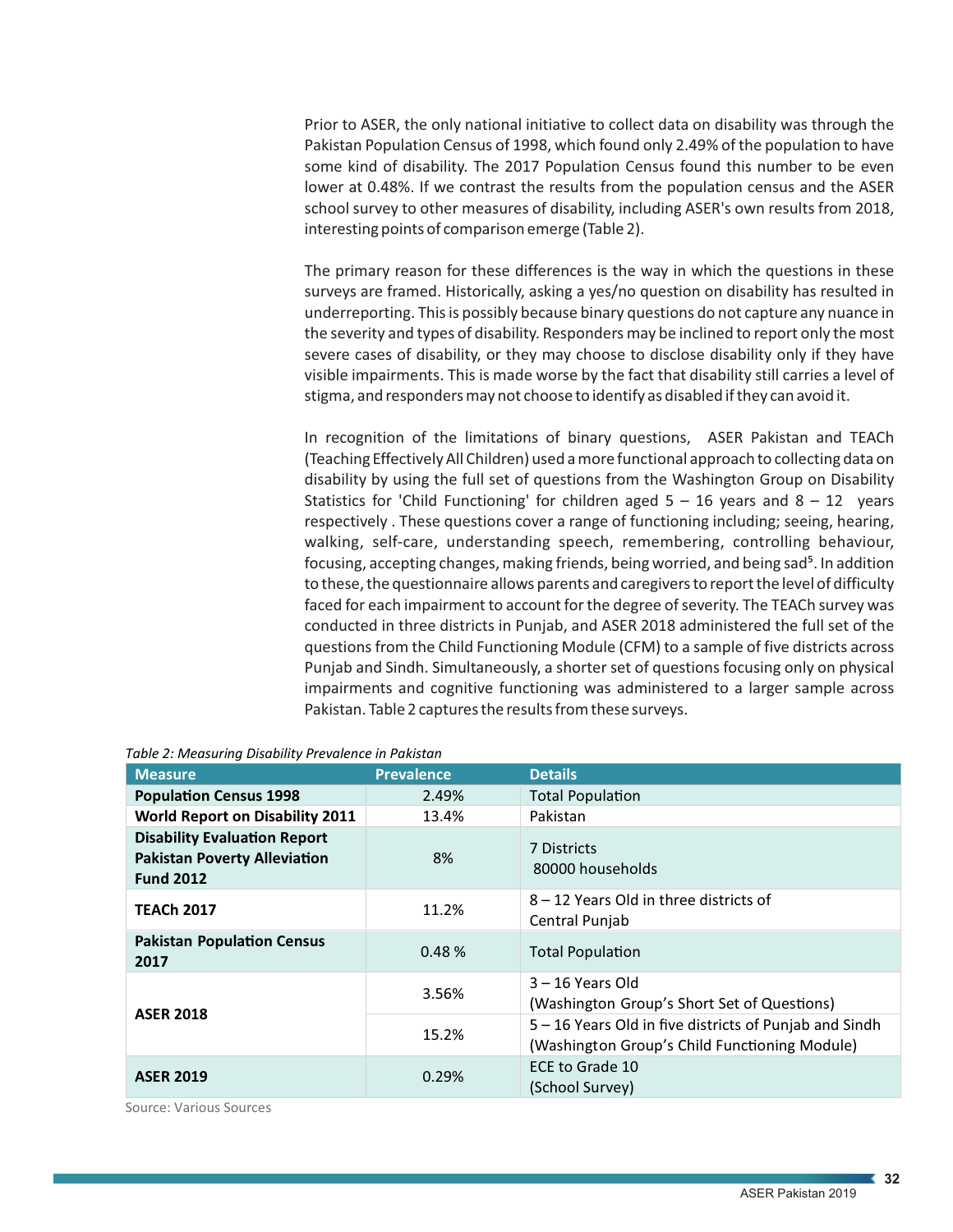The results from the TEACh survey and the ASER 2018 find disability prevalence to be much higher than measures using binary approaches. At approximately 11.2% and 15.2% respectively, these estimates are much closer to the World Health Organization's global estimate which finds about 15% of the world's population to be living with some kind of disability<sup>6</sup>.

No household or school level questionnaire in Pakistan currently probes responders beyond simple yes/no answers. This represents in a critical gap in understanding disability. The findings from Table 2 indicate that deeper probing is required not only to understand the magnitude of prevalence, but also to produce the type of granularity and depth needed to develop a robust and meaningful policy response to reducing barriers to education.

Implicit in the phrasing of the Washington Group's Child Functioning Module is the understanding that disability can refer to a diverse range of experiences, each distinguished by type in addition to severity. Having disaggregated data on each type will not only prevent underreporting but will also represent an institutional shift towards understanding disability as a multi-faceted condition. Comparing the two approaches used in ASER 2018, it is clear that even using the short set of questions provides insufficient depth in understanding disability prevalence in Pakistan. More importantly, it is not enough to simply have more accurate estimates of the magnitude of disability prevalence. In order to make tailored recommendations to improve accessibility, it is imperative to understand who these children with disability are, but beyond that, the specific challenges they face in attending school, and participating in society in general.

Critical to inclusive education is removing any barriers children might face in attending school. While one factor that contributes to these barriers is the difficulty and stigma associated with disability, another factor is that of gender. Girls in Pakistan already face greater barriers to schooling than boys due to a lack of mobility, and independence, and the data suggests that these barriers may be compounded by disability. Table 3 explores how disability and gender interact by showing the gender breakdown of children with disabilities enrolled in schools. While we would expect the number of girls with disability and the number of boys with disability to be balanced, the data shows a disproportionately higher number of boys than girls. This is true of all provinces except Punjab, where the breakdown appears to be closer to an even split.

| <b>Province</b>    | <b>Percentage of Children with</b><br><b>Disabilities that are Girls</b> | <b>Percentage of Children with</b><br><b>Disabilities that are Boys</b> |
|--------------------|--------------------------------------------------------------------------|-------------------------------------------------------------------------|
| <b>AJK</b>         | 34.8%                                                                    | 65.2%                                                                   |
| <b>Balochistan</b> | 29.2%                                                                    | 70.8%                                                                   |
| <b>FATA</b>        | 29.5%                                                                    | 70.5%                                                                   |
| <b>GB</b>          | 33.5%                                                                    | 66.5%                                                                   |
| <b>KP</b>          | 21.6%                                                                    | 78.4%                                                                   |
| Punjab             | 47.9%                                                                    | 52.1%                                                                   |
| <b>Sindh</b>       | 36.2%                                                                    | 63.8%                                                                   |
| <b>Total</b>       | 32.9%                                                                    | 67.1%                                                                   |
| Source: ASER 2019  |                                                                          |                                                                         |



**33**